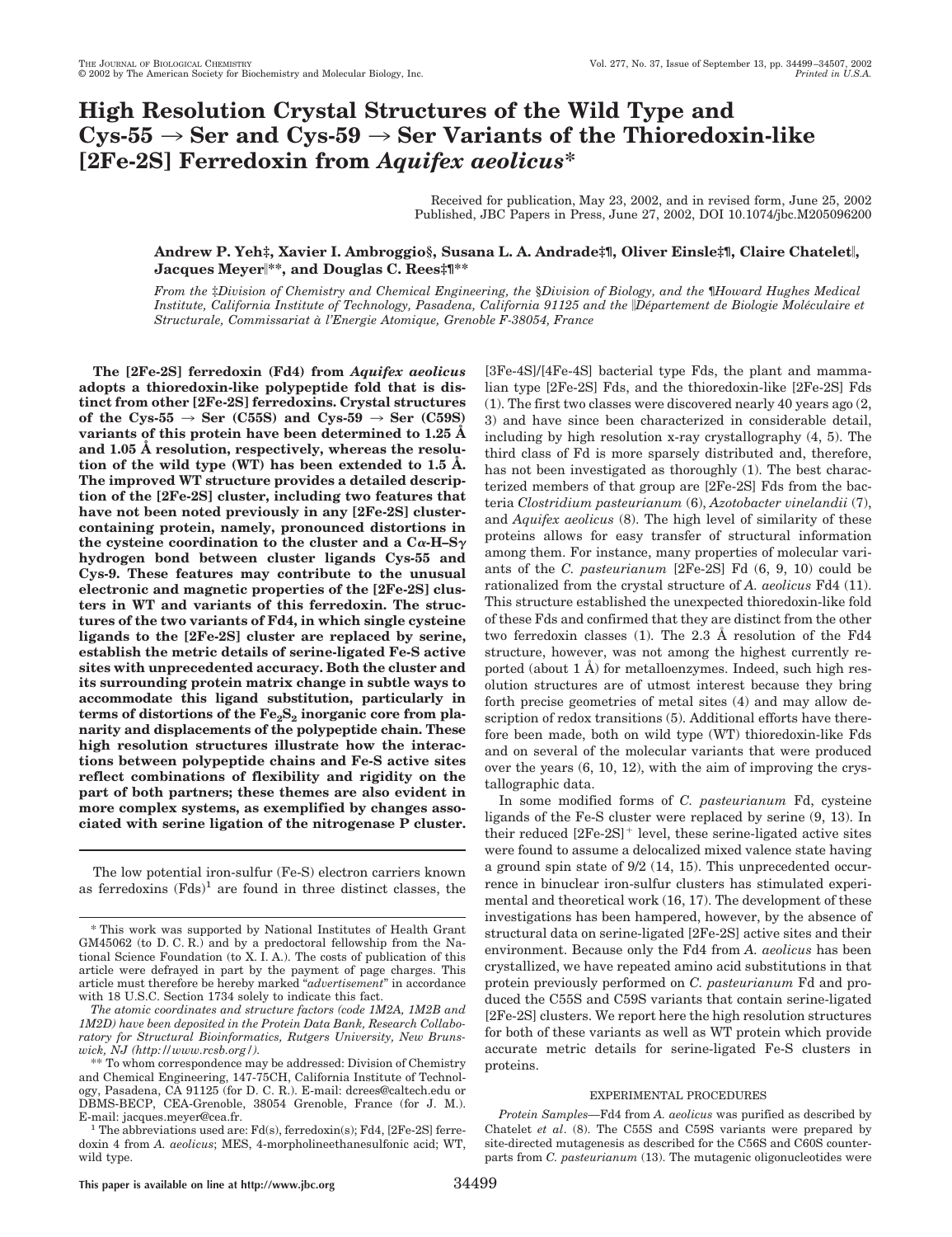| TABLE I |  |  |  |                                                      |  |  |  |  |
|---------|--|--|--|------------------------------------------------------|--|--|--|--|
|         |  |  |  | Summary of data collection and refinement statistics |  |  |  |  |

|                                             | WT            | C55S          | C59S          |
|---------------------------------------------|---------------|---------------|---------------|
| Data collection statistics                  |               |               |               |
| Maximum resolution $(A)$                    | 1.50          | 1.25          | 1.05          |
| Wavelength (Å)                              | 0.9918        | 0.8860        | 0.9580        |
| Total reflections                           | 98,554        | 183,676       | 358,550       |
| Unique reflections                          | 27,758        | 48,256        | 77,950        |
| Completeness $(\%)^a$                       | 98.9(97.1)    | 99.7 (99.5)   | 95.6(92.0)    |
| $I/\sigma(I)$                               | 7.8(1.5)      | 28.5(3.8)     | 38.2(6.4)     |
| $R_{\rm sym}$<br>$(\%)^b$                   | 5.1(40.4)     | 4.7(26.1)     | 3.5(21.6)     |
| Refinement statistics                       |               |               |               |
| Resolution limits (A)                       | $31.5 - 1.50$ | $44.3 - 1.25$ | $31.2 - 1.05$ |
| $R$ -factor <sup>c</sup>                    | 0.184         | 0.144         | 0.138         |
| $R$ -free                                   | 0.216         | 0.196         | 0.162         |
| Estimated coordinate error $(\AA)^d$        | 0.09          | 0.05          | 0.03          |
| RMS deviations from ideal values            |               |               |               |
| Bond lengths $(A)$                          | 0.024         | 0.015         | 0.017         |
| Bond angles $(°)$                           | 2.192         | 3.056         | 2.666         |
| Dihedral angles $(°)$                       | 25.11         | 26.48         | 26.38         |
| Improper torsion angles $(°)$               | 1.60          | 1.64          | 1.83          |
| Average temperature factor $(\AA^2)$        |               |               |               |
| Protein                                     | 22.1, 20.6    | 21.0, 19.9    | 18.1, 16.1    |
| Iron-sulfur                                 | 13.0, 12.8    | 12.9, 12.2    | 9.5, 9.7      |
| Water                                       | 36.8          | 39.3          | 31.9          |
| Zinc                                        | 37.1          |               |               |
| Sulfate                                     | 44.3          |               |               |
| Ramachandran plot, <sup>e</sup> residues in |               |               |               |
| Most favored regions $(\%)$                 | 90.2          | 93.2          | 93.2          |
| Additional allowed regions $(\%)$           | 9.1           | 6.8           | 6.8           |
| Generously allowed regions $(\%)$           | 0.6           | 0.0           | 0.0           |
| Disallowed regions $(\%)$                   | 0.0           | 0.0           | 0.0           |

*<sup>a</sup>* Numbers in parentheses correspond to values in the highest resolution shell.

 ${}^bR_{\mathrm{sym}} = (\Sigma_{hkl}\bar{\Sigma}_i|I_i(hkl) - \langle I(hkl) \rangle) |I(\Sigma_{hkl}\Sigma_i|I(hkl)).$ <br> *c R*-factor =  $\Sigma(|F_{\mathrm{obs}}| - |F_{\mathrm{calc}}/\Sigma|F_{\mathrm{obs}}|, R\text{-free is the } R\text{-f}.$ 

 $\rm \left|F_{obs}\right|$  =  $\rm \left|F_{calc} \right\rangle / \Sigma \rm \left|F_{obs}\right|$ <sup>d</sup> Coordinate errors were obtained from the diffraction component precision index, calculated from the values of R-free by the method of Cruickshank (42)

<sup>e</sup> As determined by PROCHECK (43).

5'-cacgcgttcatgGaaccggtgggag-3' (hybridizing to the coding strand, mutated base in underlined uppercase) and 5'-ggttgcatgaacgcgtCtatgatgggaccg-3' (hybridizing to the noncoding strand), for C55S and C59S, respectively. The mutated genes were overexpressed in *Escherichia coli*, and the C55S and C59S proteins were purified as described for the WT (8).

*Crystallization—*Crystals of oxidized WT, C55S, and C59S Fd4 were prepared by the sitting drop vapor diffusion method. Although anaerobic conditions were employed to minimize degradation of the cluster by exposure to atmospheric oxygen, no reductants were present during the crystallizations, so that the proteins should remain in the oxidized state. In the case of C55S, crystals were obtained by equilibrating  $2 \mu$ l of reservoir solution and 2  $\mu$ l of ~83 mg/ml Fd4 C55S (in 20 mM Tris-HCl buffer at pH 8.0 and 0.2 M NaCl) against a reservoir solution containing 30% (w/v) polyethylene glycol 4000, 0.2 M ammonium acetate, and 0.1 M sodium acetate at pH 4.6. Crystals of Fd4 C59S were obtained by equilibrating 2  $\mu$  of reservoir solution and 2  $\mu$  of ~67 mg/ml Fd4 C59S (in 20 mM Tris-HCl buffer at pH 8.0 and 0.2 M NaCl) against a reservoir solution containing 1.0 M 1,6-hexanediol, 0.01 M cobalt chloride and 0.1 M sodium acetate at pH 4.6. WT Fd4 was crystallized by equilibrating 2  $\mu l$  of  $\sim\!10$  mg/ml Fd4 (in 10 mm Tris-HCl buffer at pH 8.0 and 0.2 M NaCl) and 2  $\mu$ l of reservoir solution against a reservoir solution containing 0.01 M zinc sulfate heptahydrate, 0.1 M MES buffer at pH 6.5, and 25% polyethylene glycol monomethyl ether 550. Despite the different crystallization conditions, in all three cases nearly isomorphous crystals were obtained in space group *C2* (C55S:  $a = 67.3$  Å,  $b = 59.8$  Å,  $c = 46.9$  Å,  $\beta = 109.8^\circ;$  C59S:  $a = 67.3$  Å,  $b =$  $59.8 \text{ Å}, c = 46.8 \text{ Å}, \beta = 109.3^{\circ}; \text{WT: } a = 67.2 \text{ Å}, b = 59.8 \text{ Å}, c = 47.2 \text{ Å},$  $\beta = 110.3^{\circ}$ ), with one dimeric Fd4 molecule/asymmetric unit.

*Data Collection, Structure Determination, and Refinement—*Diffraction data to 1.25 Å resolution for C55S and 1.05 Å resolution for C59S were collected under cryogenic conditions on beamline 9-2 at the Stanford Synchrotron Radiation Laboratory on an Area Detector Systems Corp. Quantum-4 CCD detector controlled by the distributed control system software BLU-ICE. C55S and C59S data sets were processed and scaled using DENZO and SCALEPACK (18). Diffraction data to 1.5 Å resolution for WT Fd4 were collected under cryogenic conditions at the Stanford Synchrotron Radiation Laboratory beamline 9-2 on an Area Detector Systems Corp. Quantum-315 CCD detector and were processed and scaled using MOSFLM and SCALA (19). A summary of the data collection statistics is listed in Table I.

The Fd4 C55S structure was solved by molecular replacement using EPMR (20) with the original WT Fd4 structure determined at 2.3 Å resolution (11) as the search model. Multiple rounds of positional refinement and individual isotropic B-factor refinement with crystallography NMR software (21) were alternated with model rebuilding in the molecular graphics program O (22) against  $2 F_o - F_c \sigma_a$ -weighted and  $F_o - F_c \sigma_a$ -weighted maps (23). The [2Fe-2S] cluster geometry was not restrained during refinement. Upon solvent addition and completion of refinement with CNS, positional and anisotropic B-factor refinements of the model were performed using the programs SHELX97 (24) and REFMAC5 (25), which resulted in a final *R*-factor and *R*-free of 14.4 and 19.6%, respectively. A final round of refinement in SHELX97 yielded the standard uncertainties in atomic coordinates, bond lengths, and angles. The final Fd4 C55S model comprises two subunits  $(2 \times 101)$ residues, 1,575 atoms), two [2Fe-2S] clusters (8 atoms), and 215 water molecules. Because of the absence of electron density for the first 2 residues at the N terminus and the last 7 residues at the C terminus, these residues were not modeled.

The Fd4 C55S model without water molecules was used as the starting model for the Fd4 C59S model. The Fd4 C59S model was refined using a protocol similar to that outlined above for Fd4 C55S to an *R*-factor and *R*-free of 13.8 and 16.2%, respectively. As with Fd4 C55S, no electron density was present for the first 2 residues at the N terminus, and the last 7 residues at the C terminus were absent. The final Fd4 C59S model consists of two subunits  $(2 \times 101 \text{ residues}, 1.576$ atoms), two [2Fe-2S] clusters (8 atoms), and 198 water molecules.

The Fd4 C55S model without water molecules was also used as the starting model for the high resolution WT structure. The model was refined using CNS (21) with a protocol similar to that described above to an *R*-factor and *R*-free of 18.4 and 21.6%, respectively. The cluster geometry was not restrained during refinement. During the solvent addition process, 4 zinc ions and 1 sulfate anion were modeled into difference electron density peaks that were significantly higher than those corresponding to the water molecules. In contrast to the variant structures, the WT temperature factors were not refined anisotropically because of the lower resolution of the data. The final model comprises two subunits (103 residues in subunit A, 101 residues in subunit B,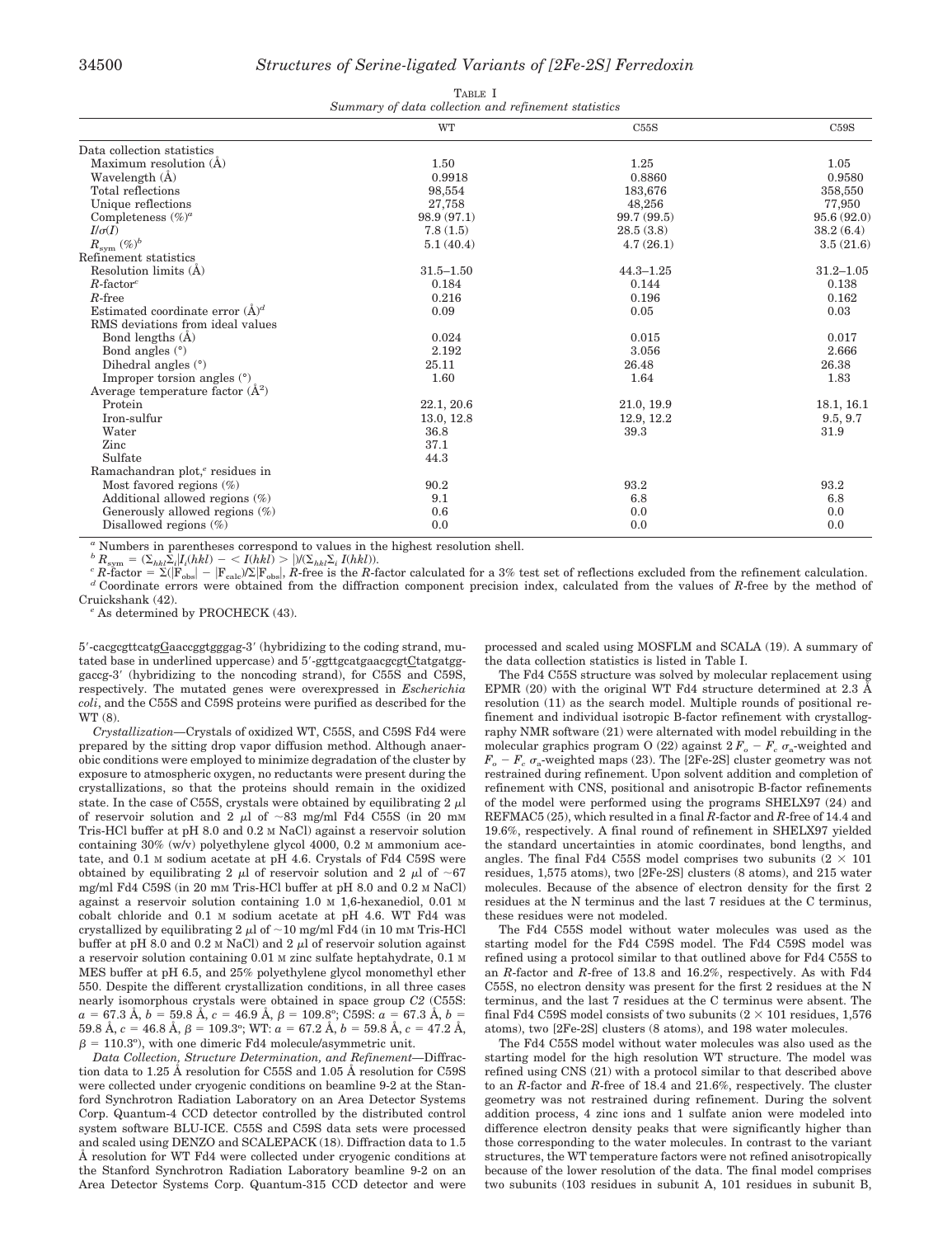FIG. 1. *A*, stereoview of superimposed Fd4 dimers from the original WT (*orange*), current WT (*cyan*), C55S (*yellow*), and C59S (*purple*) structures. The A subunits of these molecules were used in the superposition. The *green line* denotes the 2-fold rotation axis relating subunits A (*left*) and B (*right*) in a dimer; the *magenta line* corresponds to the axis about which the B subunit of the previous WT structure (11) is rotationally shifted relative to the B subunit of the current WT form. This rigid body rotational shift as well as regions of the old form which differ significantly from the new form (residues 13–20 and 39–46, *highlighted* in *red*) are likely the results of the different crystal packing between the two WT forms. *B*, stereoview of the [2Fe-2S] cluster and its immediate environment in WT Fd4, illustrating the hydrogen bonding network involving the cluster, ligands, and surrounding residues, with the exception of the Cys-55 C $\alpha$ H-Cys-9 S $\gamma$  hydrogen bond detailed in Fig. 2*A*. Iron and sulfur atoms are colored *green* and *yellow*, respectively. Fe1 is coordinated by Cys-9 and Cys-22, whereas Fe2 is ligated by Cys-55 and Cys-59.



1,590 atoms), two [2Fe-2S] clusters (8 atoms), 187 water molecules, 4 zinc ions, and 1 sulfate anion. Final refinement statistics for all three structures are listed in Table I.

# RESULTS AND DISCUSSION *Wild Type Fd4*

*Overall Structure—*The WT and serine-substituted forms of Fd4 analyzed in this study were crystallized in a monoclinic space group, *C2*, which is distinct from the original tetragonal form solved at 2.3 Å resolution (11). As observed originally, the current structure of WT Fd4 determined at 1.5 Å resolution exists as a homodimer, with each monomer adopting a thioredoxin-like fold (Fig. 1*A*). The two noncrystallographic symmetry-related subunits are nearly identical, with a root mean square deviation of 0.27 Å between 101  $\rm Ca$  atoms. As a consequence of the differences in crystal packing between the original and present WT structures, the two monomers in the Fd4 dimer undergo a slight rigid body shift relative to each other (Fig. 1*A*). With the A subunits of both WT forms superimposed, the shift in the B subunit of the new WT form relative to that of the old form can be characterized quantitatively as a 3.8° rotation about an axis oriented  $\sim 74^{\circ}$  from the 2-fold rotation axis relating subunits in the dimer. The axis about which this 3.8° rotation occurs passes near residue Thr-B53, which along with Pro-B52, Gly-B54, and the corresponding residues in subunit A, form a short stretch of antiparallel  $\beta$ -sheet which stabilizes the dimer interface. As a result of this change in dimer packing, the hydrogen bonding geometries of residues in this antiparallel arrangement of  $\beta$ -strands are slightly modified. Because cluster ligand Cys-55 is adjacent to this region, it is

possible that these alterations in subunit-subunit packing could be coupled to changes in cluster environment. The differences in crystal interactions are also reflected in changes in conformations in two flexible loop regions spanning residues 13–20 and residues 39–46 (Fig. 1*A*), the former of which is near the cluster ligands Cys-9 and Cys-22.

*Iron-Sulfur Cluster—*The [2Fe-2S] cluster, located near the surface of each monomer, is coordinated by 4 cysteines, with Cys-9 and Cys-22 ligating Fe1 and Cys-55 and Cys-59 ligating Fe2 (Fig. 1*B*). At the resolution of the current study, it was possible to conduct the refinement without restraining the cluster geometry, resulting in stereochemical parameters that are both more accurate and also less biased than in the previous WT model.

A [2Fe-2S] cluster coordinated by four sulfhydryl groups may be idealized as a framework consisting of two edge-sharing tetrahedral iron sites with a planar  $Fe<sub>2</sub>S<sub>2</sub>$  inorganic core. The geometries of real [2Fe-2S] clusters, as observed in both model compounds and in proteins, generally reflect this expectation, although deviations from this idealization are evident (26). Table II summarizes the average stereochemical parameters for [2Fe-2S] clusters in the Fd4 structures described here as well as in proteins refined at high resolution and in model compounds. In general, the bond distances and angles observed in protein-bound [2Fe-2S] clusters agree well with each other and with model compounds. A notable deviation from the idealized symmetry in the protein-bound clusters, however, is the nonplanarity of the  $Fe<sub>2</sub>S<sub>2</sub>$  core, which can be characterized by the average absolute value of  $\sim$ 175 $\degree$  for the Fe-S-S-Fe torsion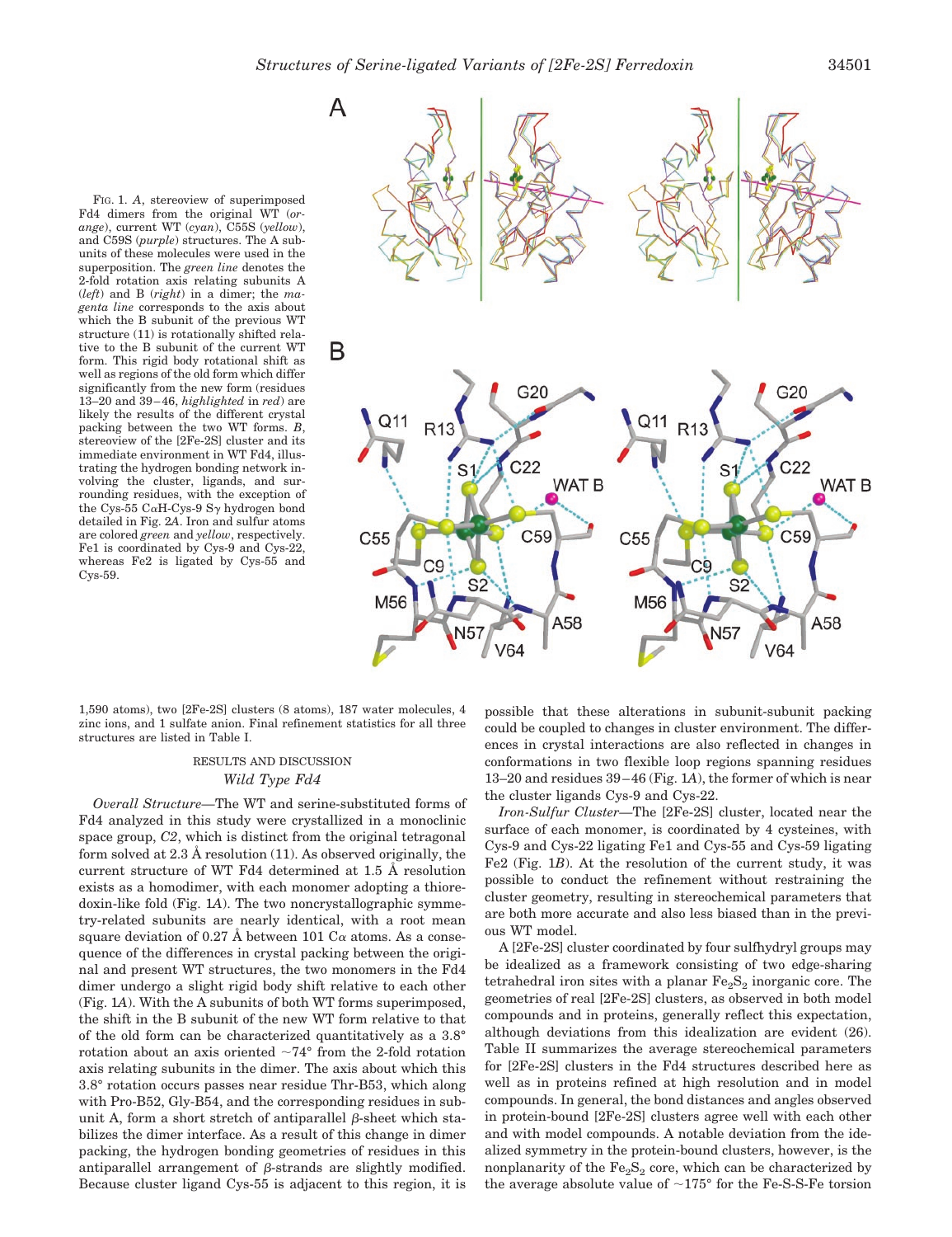# 34502 *Structures of Serine-ligated Variants of [2Fe-2S] Ferredoxin*

#### TABLE II

*Average stereochemical parameters for Fd4 structures (from Table I)*

Protein standards are the average values for four independent [2Fe-2S] clusters coordinated by four cysteine ligands in protein structures refined at resolutions  $\leq 1.4$  Å. These structures include PDB entries 1QT9, 1AWD, and the two distinct clusters in 1HLR (5, 33, 38). The model compound parameters are derived from the structure of  $(\text{Fe}_2\text{S}_2 \text{ (SC}_6\text{H}_4\text{CH}_3)_4)^{2-}$  (44).

| Parameter                        | WT    | C55S  | C59S  | Protein standards | Model compound |
|----------------------------------|-------|-------|-------|-------------------|----------------|
| Bonds (Å)                        |       |       |       |                   |                |
| $Fe-S$                           | 2.23  | 2.24  | 2.23  | $2.23 \pm 0.03$   | 2.201          |
| Fe-Fe                            | 2.73  | 2.69  | 2.69  | $2.73 \pm 0.02$   | 2.691          |
| $S-S$                            | 3.52  | 3.59  | 3.55  | $3.51 \pm 0.04$   | 3.483          |
| Angles $(°)$                     |       |       |       |                   |                |
| $S-Fe-S$                         | 104.5 | 106.2 | 105.6 | $104.3 \pm 1.8$   | 104.6          |
| $Fe-S-Fe$                        | 75.4  | 73.5  | 74.4  | $75.5 \pm 1.0$    | 75.4           |
| $9S\gamma$ -Fe-22S $\gamma$      | 104.6 | 105.1 | 106.1 | $105.1 \pm 1.7$   | 111.2          |
| $55S/O\gamma$ -Fe- $59S/O\gamma$ | 90.5  | 96.4  | 99.1  |                   |                |
| Fe-S-S-Fe torsion angle          | 173   | 171   | 177   | 175               | 180            |

TABLE III

*Cluster geometry in molecules A and B for WT, C55S, and C59S Fd4*

Numbers in parentheses correspond to standard uncertainties in the last digit. Because of the lower resolution of the WT structure, coordinate uncertainties of the individual atoms were not calculated.

| Parameter                       |                 |          | <b>WT</b>    |          | C55S     |          | C59S     |  |
|---------------------------------|-----------------|----------|--------------|----------|----------|----------|----------|--|
|                                 | Residue         | А        | $\, {\bf B}$ | Α        | B        | A        | B        |  |
| Bonds $(\AA)$                   |                 |          |              |          |          |          |          |  |
| $Fe1-Fe2$                       |                 | 2.74     | 2.72         | 2.692    | 2.681    | 2.697    | 2.690    |  |
| $S1-S2$                         |                 | 3.52     | 3.52         | 3.590    | 3.592    | 3.548    | 3.546    |  |
| $Fe1-S1$                        |                 | 2.24     | 2.22         | 2.262(7) | 2.244(7) | 2.216(4) | 2.214(3) |  |
| $Fe1-S2$                        |                 | 2.21     | 2.19         | 2.215(9) | 2.222(8) | 2.215(4) | 2.217(4) |  |
| $Fe2-S1$                        |                 | 2.23     | 2.24         | 2.20(1)  | 2.200(9) | 2.232(4) | 2.220(4) |  |
| $Fe2-S2$                        |                 | 2.25     | 2.25         | 2.305(8) | 2.308(8) | 2.217(4) | 2.253(4) |  |
| $S_{\gamma$ -Fe1                | C9              | 2.27     | 2.26         | 2.330(7) | 2.328(6) | 2.303(4) | 2.302(4) |  |
| $S_{\gamma$ -Fe1                | C <sub>22</sub> | 2.31     | 2.28         | 2.302(8) | 2.306(8) | 2.302(4) | 2.304(4) |  |
| $S_{\gamma$ -Fe2                | C55             | 2.34     | 2.37         | 1.97(1)  | 2.01(2)  | 2.318(4) | 2.315(5) |  |
| $S_{\gamma$ -Fe2                | C59             | 2.29     | 2.33         | 2.300(9) | 2.296(9) | 1.940(9) | 1.942(8) |  |
| Angles $(°)$                    |                 |          |              |          |          |          |          |  |
| $S1-Fe1-S2$                     |                 | 104.8    | 106.0        | 106.7(3) | 107.1(3) | 106.4(2) | 106.3(2) |  |
| $S1-Fe2-S2$                     |                 | 103.7    | 103.3        | 105.6(3) | 105.6(3) | 104.6(2) | 104.9(2) |  |
| $Fe1-S1-Fe2$                    |                 | 75.6     | 75.1         | 74.2     | 74.2     | 74.7     | 74.7     |  |
| $Fe1-S2-Fe2$                    |                 | 75.7     | 75.3         | 73.1     | 72.5     | 74.3     | 74.0     |  |
| $S_{\gamma}$ -Fe1- $S_{\gamma}$ | C9/C22          | 105.0    | 104.3        | 105.7(3) | 104.6(2) | 106.1(1) | 106.1(1) |  |
| $O/S\gamma$ -Fe2- $O/S\gamma$   | C/S55-C/S59     | 90.5     | 90.4         | 96.6(5)  | 96.3(5)  | 100.0(3) | 98.2(3)  |  |
| $S_{\gamma}$ -Fe1-S1            | C9              | 105.4    | 106.4        | 103.9(3) | 104.6(3) | 104.2(1) | 104.4(1) |  |
| $S_{\gamma}$ -Fe1-S2            | C9              | 116.7    | 116.2        | 115.7(3) | 115.2(2) | 116.5(1) | 116.1(1) |  |
| $S_{\gamma}$ -Fe1-S1            | C22             | 115.5    | 113.7        | 115.7(3) | 114.5(3) | 115.4(1) | 115.4(1) |  |
| $S_vFe1-S2$                     | C22             | 109.9    | 110.6        | 109.5(3) | 110.9(3) | 108.5(1) | 108.9(1) |  |
| $O/Sy-Fe2-S1$                   | C/S55           | 115.4    | 115.7        | 109.2(6) | 109.6(6) | 114.7(2) | 114.9(2) |  |
| $O/S\gamma$ -Fe2-S2             | C/S55           | 112.7    | 113.5        | 112.7(5) | 112.0(5) | 112.8(1) | 112.7(2) |  |
| $O/S\gamma$ -Fe2-S1             | C/S59           | 113.2    | 112.2        | 110.8(4) | 111.8(4) | 107.6(3) | 107.9(3) |  |
| $O/S\gamma$ -Fe2-S2             | C/S59           | 121.8    | 122.3        | 121.6(3) | 121.2(3) | 117.5(3) | 118.6(3) |  |
| Torsion Angle (°)               |                 |          |              |          |          |          |          |  |
| $Fe1-S1-S2-Fe2$                 |                 | $-174.4$ | $-172.0$     | $-170.8$ | $-170.6$ | $-176.7$ | $-176.7$ |  |

angle, where 180° would correspond to exact planarity. For further comparison, the  $Fe<sub>2</sub>S<sub>2</sub>$  unit present in [4Fe-4S] clusters is significantly more nonplanar than in [2Fe-2S] clusters, with an average value for this torsion angle of only 162.0° (27). The pronounced puckering of this unit in [4Fe-4S] clusters reflects primarily a more compressed Fe-S-Fe angle (71.7°) relative to [2Fe-2S] clusters (75.5°).

A detailed examination of the geometrical parameters of the [2Fe-2S] cluster in WT Fd4 (Table III) reveals two pronounced outliers: (i) the relatively small Cys-55 S $\gamma$ -Fe2 Cys-59 S $\gamma$  bond angle and (ii) a relatively long Cys-55  $S_{\gamma}$ -Fe2 bond. The Cys-55  $S_{\gamma}$ -Fe2 Cys-59  $S_{\gamma}$  angle averages 90.5° in the two crystallographically independent subunits of WT Fd4, a value that is significantly smaller than the average Cys-9 S $\gamma$ -Fe2-Cys-22 S $\gamma$ angle of 104.6° observed in the same structure and the consensus value of 105.1° observed in other well refined [2Fe-2S] protein structures (Table II). The more compressed Cys-55  $S_{\gamma}$ -Fe2-Cys-59  $S_{\gamma}$  angle has not been observed previously in other well refined ferredoxins with Cys ligands but is similar to the His N $\delta$ -Fe-His N $\delta$  bond angles of  $\sim 94^{\circ}$  observed in Rieske type [2Fe-2S] clusters (28, 29). The other unusual feature of the Fd4 cluster geometry involves the Cys-55  $S_{\gamma}$ -Fe2 bond, which is longer on average by  $\sim 0.06$  Å than the other three Fe-S<sub>7</sub> bonds (Table III). Constraints on the position of Cys-55 may contribute to this elongated bond because the residues around Cys-55 are well defined and appear to be relatively rigid, as reflected by the lower average temperature factors in this region (14.9  $\AA^2$  for residues 53–57 *versus* 21.4  $\AA^2$  for all protein atoms). An associated phenomenon may be the increased distortion of the peptide bond torsion angles  $(\omega)$  of the residues surrounding Cys-55, particularly Thr-53, Met-56, and Ala-58, whose  $\omega$  torsion angles are on average 166.0°, 171.8°, and 189.1°, respectively (2.4, 1.4, and 1.6 standard deviations from the ideal value of 180°). With an average Fe1-S1-S2-Fe2 torsion angle of –173°, the extent of nonplanarity of the [2Fe-2S] cluster in WT Fd4 is comparable with those observed in other well refined [2Fe-2S] protein structures.

Cys-55 also participates in an unusual interaction involving the probable formation of a  $C_{\alpha}$ -H-S<sub> $\gamma$ </sub> hydrogen bond between the Cys-55 C $\alpha$ -H and Cys-9 S $\gamma$  (Fig. 2*A*). This interaction is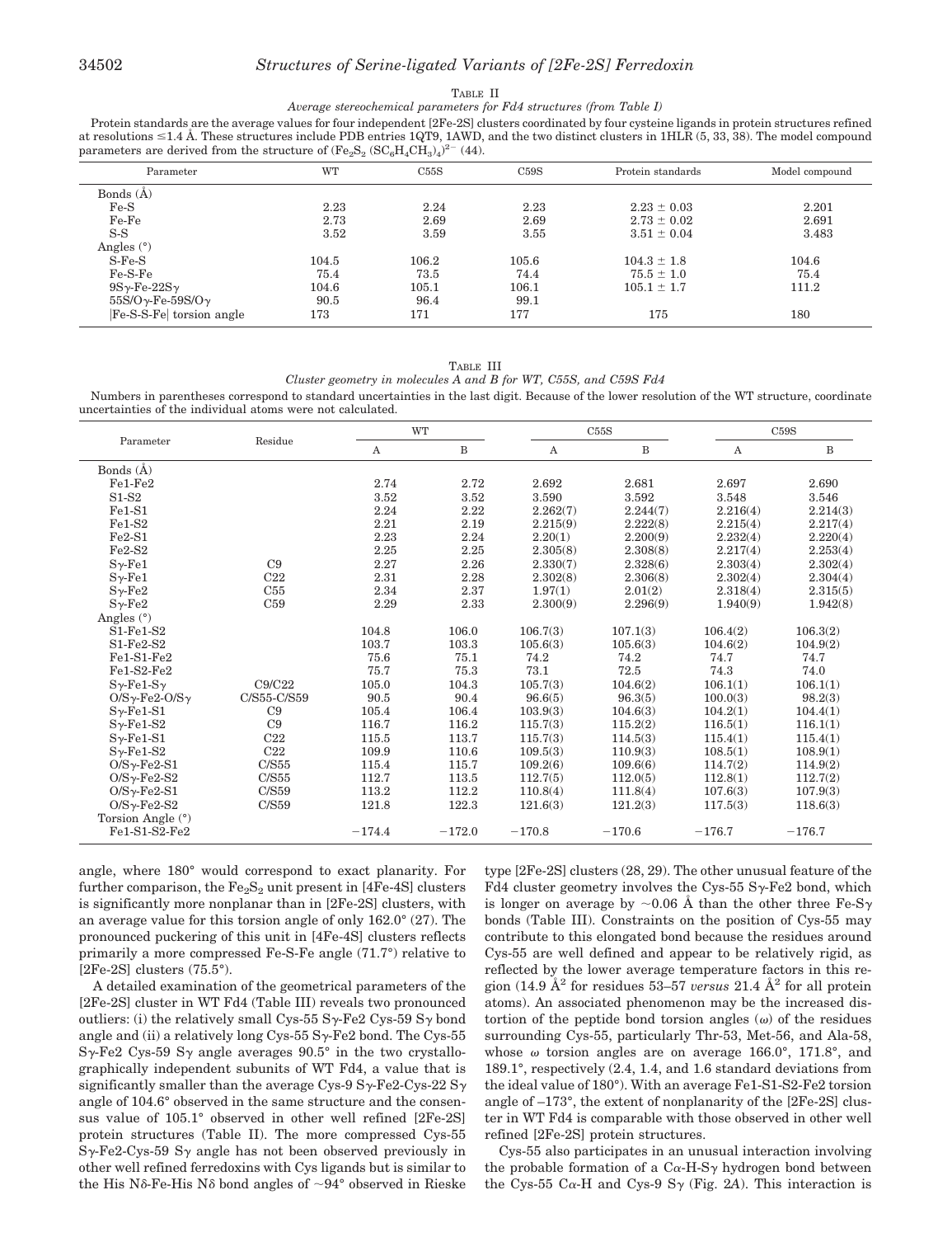

FIG. 2. **Stereoviews of the potential interactions between Cys ligands** across the  $Fe<sub>2</sub>S<sub>2</sub>$  face of iron-sulfur **clusters.** *A*, the [2Fe-2S] cluster of Fd4, illustrating the conformation of Cys-55 in which the  $C_{\alpha}$ -H group is positioned over the cluster to hydrogen bond (*dashed line*) with the Cys-9 S $\gamma$ , B, a similar configuration is observed in the high potential iron protein from *C. vinosum* ((45) PDB 1CKU). Whereas Cys-43 and Cys-46 have the same general relationship to the common face of the [4Fe-4S] cluster in this protein, the increased pucker of the  $Fe<sub>2</sub>S<sub>2</sub>$ core precludes the formation of a C $\alpha$ -H-S $\gamma$ hydrogen bond. For clarity, two of the cysteine ligands in high potential iron protein have been omitted from the figure. Iron, sulfur, nitrogen, oxygen, and  $C\alpha$  atoms are colored *green*, *yellow*, *blue*, *red*, and *black*, respectively.

identified on the basis of the Cys-55 C $\alpha$ - Cys-9 S $\gamma$  and the Cys-55 C $\alpha$ -H-Cys-9 S $\gamma$  distances of 3.6 and 2.7 Å, respectively, with a  $C\alpha$ -H-S<sub> $\gamma$ </sub> angle of 149°. For the purposes of this calculation, hydrogen positions were generated with the CCP4 program HGEN (19). Identification of this interaction as a hydrogen bond is consistent with the criteria used to identify potential C $\alpha$ -H-O hydrogen bonds (a C $\alpha$ -H-O distance of 2.7 Å (30), which does not take into account the increased van der Waals radius of S relative to O). To our knowledge, this type of hydrogen bond has not been described previously in [2Fe-2S] cluster-containing proteins, although they have been described elsewhere (31, 32). For this interaction to occur, the Cys-55 C $\alpha$ must be positioned over the [2Fe-2S] cluster, with the hydrogen directed toward the  $S_{\gamma}$  ligand (Cys-9) of the adjacent iron. Examination of the [2Fe-2S] cluster-containing proteins used in the analysis for Table II, as well as of [4Fe-4S] clustercontaining proteins described in Ref. 27, suggests that there are two related side chain conformations that can potentially achieve this interaction. These conformations may be defined in terms of three torsion angles:  $\chi_1$ , the N-C $\alpha$ -C $\beta$ -S $\gamma$  angle;  $\chi_2$ , which describes the C $\alpha$ -C $\beta$ -S $\gamma$ -Fe angle; and  $\chi_3$ , which describes the  $C\beta$ -S $\gamma$ -Fe-S angle. Because there are either two or three cluster sulfides that can be used to define this latter angle, for [2Fe-2S] and [4Fe-4S] clusters, respectively, the convention that will be used is to adopt the angle whose absolute value is closest to 0°. With these definitions, the side chain conformations that place the ligand C $\alpha$  over the ring are  $(\chi_1, \chi_2, \chi_3)$  $\chi_3$ ) ~(180°, 60°, 30°) and (–60°, –60°, –30°); the positions of the C $\alpha$ , C $\beta$ , and S $\gamma$  atoms for these two conformations are related by a mirror plane that passes through the two iron

sites, perpendicular to the  $Fe<sub>2</sub>S<sub>2</sub>$  plane (Fig. 2). The first solution corresponds to that observed for Cys-55 of Fd4, whereas the latter is observed in [4Fe-4S] cluster-containing proteins such as high potential iron proteins. In the latter case, however, the C $\alpha$ -H-S $\gamma$  bond cannot be formed because the significant pucker in the  $Fe<sub>2</sub>S<sub>2</sub>$  moiety of [4Fe-4S] clusters leads to an increase of the C $\alpha$ -S $\gamma$  distance to  $\sim$  5.3 Å, a separation which is too great for this interaction to occur (Fig. 2*B*).

With the exception of the C $\alpha$ -H-S $\gamma$  interaction just described, the hydrogen bonding network in the [2Fe-2S] cluster environment of Fd4 (Table IV) is altogether not unlike that occurring in plant type Fds (5, 33), which assume distinct protein folds. It is interesting to note that in both cases, the  $S_{\gamma}$  atoms of the cysteine ligands to the more reducible iron are more solvent exposed and are collectively involved in a larger number of hydrogen bonds than the cysteine ligands of the nonreducible iron (9, 14, 34). The hydrogen bonding network around the cluster in Fd4 does appear to exhibit some variability, as evidenced by the ability of Arg-13 in subunit B to adopt two different conformations: one in which the guanidino moiety can donate a hydrogen bond to Cys-59  $S<sub>\gamma</sub>$  and another in which this group is far enough away such that no such interaction can occur. In the former conformation, Arg-13 is in a position that could shield the [2Fe-2S] cluster from the solvent.

# *Structural Effects of the Cysteine to Serine Substitutions*

Previous spectroscopic characterizations of the C56S and C60S variants of the homologous [2Fe-2S] ferredoxin from *C. pasteurianum* revealed that substitution of the cysteine with a serine at either of these positions resulted in stable protein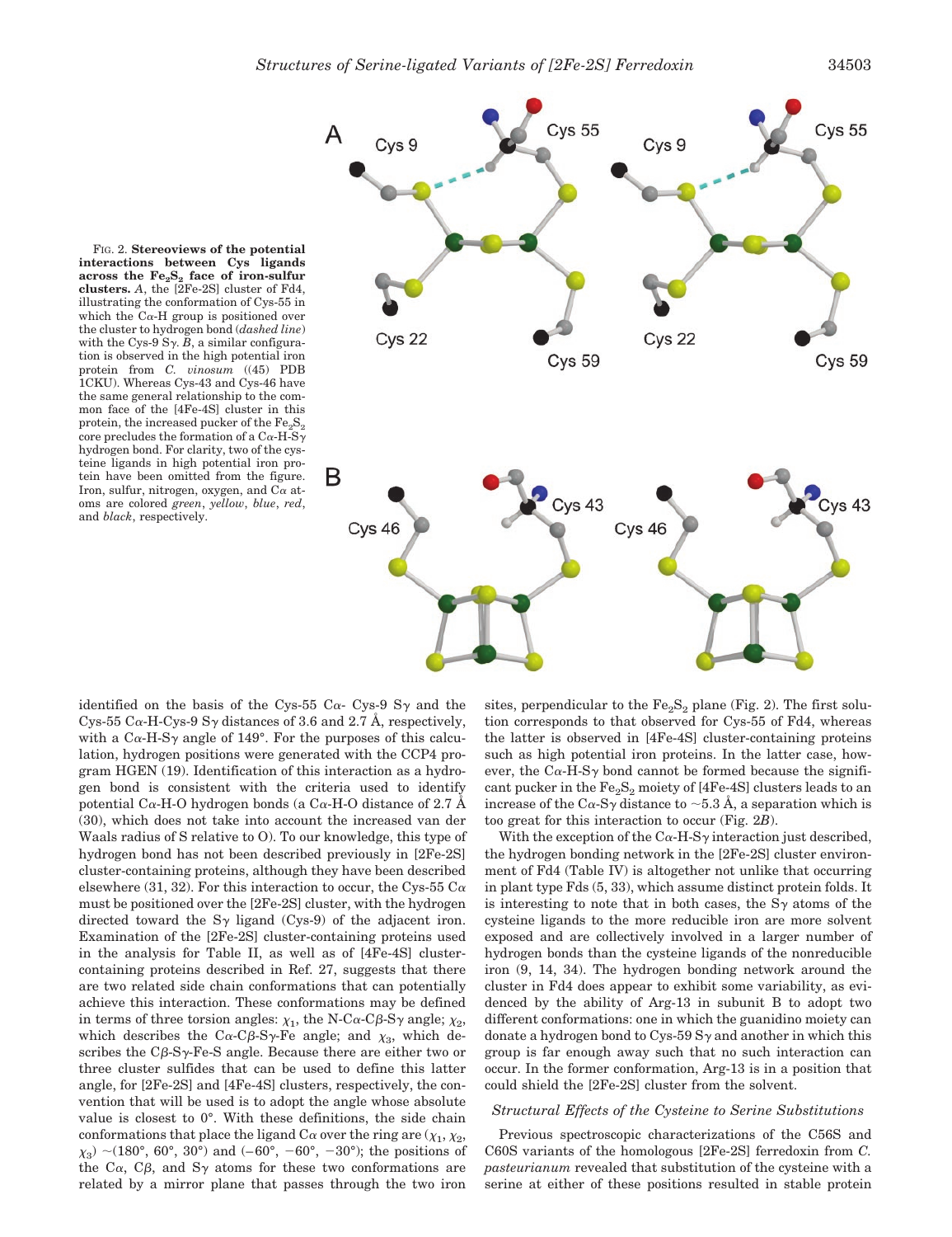#### TABLE IV *Hydrogen bonding geometry in the [2Fe-2S] cluster environment*

D (donor), A (acceptor); separation distance is measured in Å. Although not specifically indicated, the D-H-A angles for these interactions are all  $>125$  °.

|                    |                | WT           |              | C55S             |              | C59S  |                                |
|--------------------|----------------|--------------|--------------|------------------|--------------|-------|--------------------------------|
| ${\rm D}$          | A              | $\mathbf{A}$ | $\, {\bf B}$ | $\boldsymbol{A}$ | $\, {\bf B}$ | A     | $\overline{B}$                 |
|                    |                | $D-A$        | $D-A$        | $D-A$            | $D-A$        | $D-A$ | $\mathbf{D}\text{-}\mathbf{A}$ |
| C22N               | S1             | 3.39         | 3.44         | 3.43             | 3.43         | 3.40  | 3.40                           |
| M56N               | S <sub>2</sub> | 3.26         | 3.29         | 3.35             | 3.34         | 3.34  | 3.35                           |
| A58N               | S <sub>2</sub> | 3.55         | 3.55         | 3.57             | 3.45         | 3.63  | 3.58                           |
| R13NH1             | S <sub>1</sub> | 3.54         | 3.42         |                  |              |       |                                |
| Wat A              | S <sub>1</sub> |              |              | 3.56             | 3.62         | 3.76  | 3.73                           |
| Q11N               | $Cys9S\gamma$  | 3.58         | 3.52         | 3.57             | 3.48         | 3.55  | 3.54                           |
| V64N               | $Cys22S\gamma$ | 3.51         | 3.6          | 3.48             | 3.53         | 3.54  | 3.57                           |
| Wat B              | $Cys22S\gamma$ | 3.11         | 3.19         | 3.19             | 3.25         | 3.30  | 3.28                           |
| R13NH <sub>2</sub> | $55S/O\gamma$  | 3.17         | 3.06         | 3.68             | 3.74         | 3.42  | 3.48                           |
| N57N               | $55S/O\gamma$  | 3.25         | 3.29         | 3.51             | 3.54         | 3.30  | 3.35                           |
| Wat C              | $55S/O\gamma$  |              |              |                  |              | 3.84  | 3.73                           |
| Wat D              | $55S/O\gamma$  |              |              | 2.76             |              |       |                                |
| Wat E              | $55S/O\gamma$  |              |              |                  |              | 3.63  | 4.15                           |
| R13NH1             | $59S/O\gamma$  | 3.46         | 3.39         |                  |              |       |                                |
| Wat A              | $59S/O\gamma$  |              |              | 3.36             | 3.35         | 2.93  | 2.95                           |
| Wat C              | $59S/O\gamma$  |              |              |                  |              | 2.63  | 2.58                           |
| Wat D              | $59S/O\gamma$  |              |              | 3.77             |              |       |                                |
| Wat F              | $59S/O\gamma$  | 3.45         | 3.42         |                  |              |       |                                |
| Wat G              | $59S/O\gamma$  |              | 3.67         |                  | 3.79         |       |                                |

FIG. 3. *A*, stereoview of the [2Fe-2S] cluster and its ligands from the WT (*cyan*), C55S (*yellow*), and C59S (*purple*) structures upon superposition of the corresponding 101  $C_{\alpha}$  atoms of the three structures, showing the varying degree of positional shifts that occur in the inorganic core as well as residues 55 and 59 caused by the cysteine to serine substitutions. *B*, stereoview of the same region, viewed from a direction perpendicular to that in *A*, illustrates the varying degrees to which the inorganic core is distorted in each structure. The color scheme is the same as in *A*.



with serine-coordinated [2Fe-2S] clusters (9, 13). The high resolution crystal structures of the corresponding C55S  $(1.25 \text{ Å})$ and C59S (1.05 Å) mutated forms of the *A. aeolicus* Fd4 confirm this serine coordination and furthermore allow the consequences of this serine substitution on the [2Fe-2S] cluster geometry to be accurately assessed.

The overall structures of both C55S and C59S Fd4 are nearly identical to that of the WT structure of Fd4 at 1.5 Å resolution (Fig. 1*A*). The root mean square deviations between the corresponding subunits A and B of WT and C55S are 0.17 and 0.16 Å and of WT and C59S are 0.18 and 0.23 Å. Although there are no gross perturbations between the mutant and WT structures, there are subtle differences in the cluster geometry and its local environment resulting from the cysteine to serine substitutions. For all three structures, the distances and angles pertaining to the [2Fe-2S] cluster and hydrogen bonds involving the cluster are provided in Tables II and III.

As expected, the overall geometry of the cluster in both mutated forms is very similar to that of WT Fd4, with the most pronounced differences being the shorter length of the Fe2-O $\gamma$ bond in both variants compared with that of the  $Fe-Sy$  bond in WT (Table III and Fig. 3). The average Fe2-O $\gamma$  distance is 1.99 Å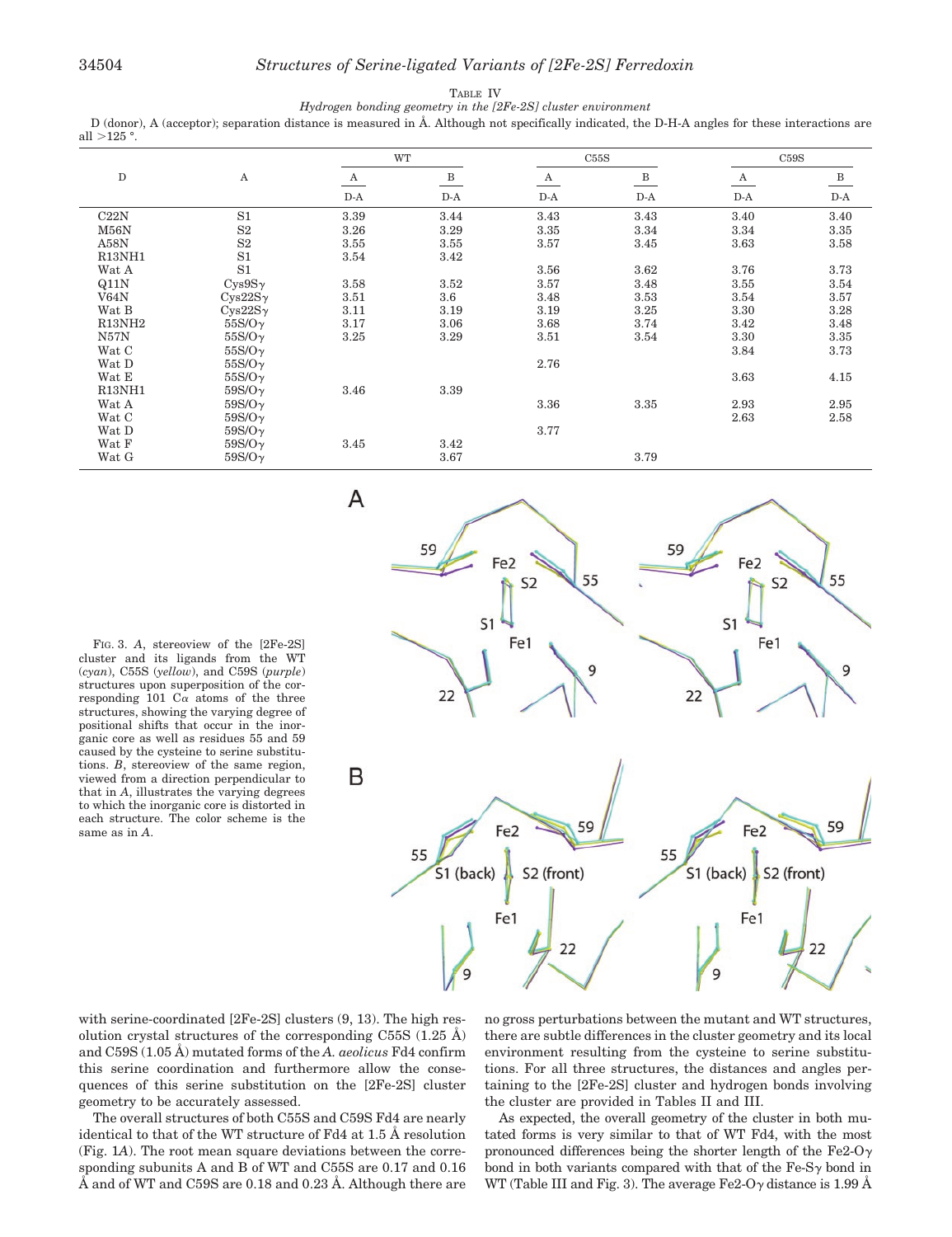

FIG. 4. **Stereoview comparing the P cluster of nitrogenase in the oxidized (***transparent ball-and-stick* **model in** *cyan***) and reduced** (solid ball-and-stick model in  $gray$ ) states  $(39, 40)$ . In the oxidized state, one of the irons is coordinated by the side chain of Ser- $\beta$ 188, whereas in the reduced state this iron is shifted and coordinates an inorganic sulfur in the cluster instead. The coloring scheme is as in Fig. 3. PDB entries 2MIN (oxidized) and 3MIN (reduced) were used for this figure.

in C55S and 1.94 Å in C59S, whereas the average length of the Fe-S $\gamma$  bonds in WT Fd4 is 2.31 Å. The Fe-O bond lengths in these structures are comparable with those seen in the structures of an *Anabaena* [2Fe-2S] ferredoxin in which one of the cysteine ligands, Cys-49, was replaced by a serine (34) (PDB 1QOA; average Fe-O bond length of 1.91 Å) as well as of *C. pasteurianum* rubredoxin in which one of the iron ligands, Cys-42, was replaced by a serine  $(35)$  (PDB 1BE7; Fe-O bond length of 1.94 Å  $(36)$ ). These bonds, however, are shorter than the value of 2.16 Å reported for the Fe-O bond observed in the structure of a C77S ligand-exchanged form of the *Chromatium vinosum* [4Fe-4S] high potential iron protein (37). The relatively longer Fe-O bond length observed in that structure was speculated to result from the structural rigidity of the polypeptide backbone. Aside from the shorter Fe-O bond length, also associated with the substitution of the Ser O<sub> $\gamma$ </sub> for Cys S<sub> $\gamma$ </sub> is an increase of  $\sim 6-9^{\circ}$  in the  $O_{\gamma}$ -Fe-S<sub> $\gamma$ </sub> angle relative to the compressed values observed for the corresponding Cys-55 S $\gamma$ -Fe-Cys-59 S $\gamma$  angle in WT (Table II). In the C49S variant of the *Anabaena* ferredoxin (34), an increase in the O $\gamma$ -Fe-S $\gamma$  angle of  $\sim$ 7° on average was observed relative to the native  $S_{\gamma}$ -Fe-S<sub> $\gamma$ </sub> value (5), whereas changes from approximately  $-4^{\circ}$  to  $+5^{\circ}$  in the three O $\gamma$ -Fe-S $\gamma$  angles relative to the corresponding  $S_{\gamma}$ -Fe-S<sub> $\gamma$ </sub> angles were observed (36) in the C42S variant of *C. pasteurianum* rubredoxin (35).

Accommodation of the cysteine to serine substitution in both C55S and C59S is facilitated by structural changes in the protein backbone/side chain as well as the inorganic iron-sulfur core itself. The main displacements are those of the  $O<sub>\gamma</sub>$  and Fe2 atoms toward each other as well as a somewhat lesser movement of the  $S<sub>Y</sub>$  atom of the other Fe2 ligand, which follows the movement of the iron. The details of these structural changes in each case (C55S and C59S) differ, however, most likely as a result of the different flexibility of the polypeptide chain near each of these cysteine residues. In the case of C55S, adaptation to the substitution occurs primarily through movement of the Ser-55  $O<sub>y</sub>$  atom toward the iron-sulfur core (Fig. 3). Relative to the position of the corresponding Cys-55  $S_{\gamma}$  atom in the WT structure, the Ser-55 O<sub> $\gamma$ </sub> atom shifts by  $\sim$  0.64 Å in the C55S structure, with little accompanying movement in the backbone atoms of this residue. There is also a  $\sim 0.2$  Å shift of Fe2 toward the Ser-55  $0\nu$  atom to which it is coordinated, which results in an even more pronounced distortion from planarity of the [2Fe-2S] core than in the WT structure, as reflected by the average Fe1-S1-S2-Fe2 torsion angle of  $-171^{\circ}$  compared with the WT value of  $-173^\circ$ . Other changes in the cluster geometry include a decrease of  $\sim 0.04$  Å in the Fe1-Fe2 distance which is associated with changes of approximately  $+1^{\circ}$  and  $-2^{\circ}$  in the average S-Fe-S and Fe-S-Fe angles, respectively (Table II). The third structural change that arises from the C55S mutation involves Cys-59, the other Fe2 ligand. As a result of the slight movement of Fe2 toward Ser-55, both the side chain and main chain atoms of Cys-59 are pulled toward Fe2 to maintain an Fe2-S $\gamma$ bond length of  $\sim$ 2.3 Å. The greater degree to which Cys-59 is structurally perturbed compared with Ser-55, particularly in terms of movement of the backbone atoms, highlights the apparently greater structural rigidity in the region surrounding residue 55.

The main structural perturbations resulting from the C59S mutation, as with C55S, also involve residues 55, 59, and Fe2 of the inorganic core. The shorter Fe-O bond in the C59S structure is accommodated by the movement of Ser-59 and Fe2 toward each other (Fig. 3). Relative to the corresponding atoms in the WT structure (*i.e.* Cys-59 C $\alpha$  and S $\gamma$ ), the C $\alpha$  and O $\gamma$ atoms of Ser-59 have shifted 0.42 and 0.70 Å toward Fe2, whereas Fe2 has shifted by  $\sim$  0.17 Å toward Ser-59. As a result, the Fe-S core becomes more planar (torsion angle of  $-177^{\circ}$ ), as opposed to the increase in distortion observed in C55S (Table II). Aside from a shift in the Fe2 position, the only other discernible difference in the inorganic core is a decrease in the Fe1-Fe2 distance by  $\sim 0.04$  Å, similar to what was observed in the C55S structure. And as in C55S, this compression is associated with changes of approximately  $+1^{\circ}$  and  $-1^{\circ}$  in the values of the S-Fe-S and Fe-S-Fe angles, respectively. Reflecting the same trends as seen for the Cys-55 S $\gamma$ -Fe and Cys-59 S $\gamma$ -Fe bonds in the WT protein, the Fe-O bonds in C59S are shorter than those in C55S by an average of  $\sim 0.05$  Å (Table III). Again, a likely explanation for this observation is the greater flexibility in the region surrounding position 59 compared with that surrounding position 55, as discussed previously.

Hydrogen bonding interactions between the protein and the [2Fe-2S] cluster in the serine variants are generally similar to those observed in the WT structure (Table IV). One distinction, however, is that in both the C55S and C59S structures, the side chain of Arg-13 adopts the minor conformation of the WT structure, with a water molecule forming a hydrogen bond to the Cys-59  $S\gamma$ /O $\gamma$  atom in place of the Arg-13 guanidino group.

# **CONCLUSIONS**

The crystal structure of the WT form of Fd4 at the higher resolution of 1.5 Å reveals metric details of the [2Fe-2S] cluster which could not be assigned confidently in the initial study at 2.3 Å resolution. Some of these features are shared with other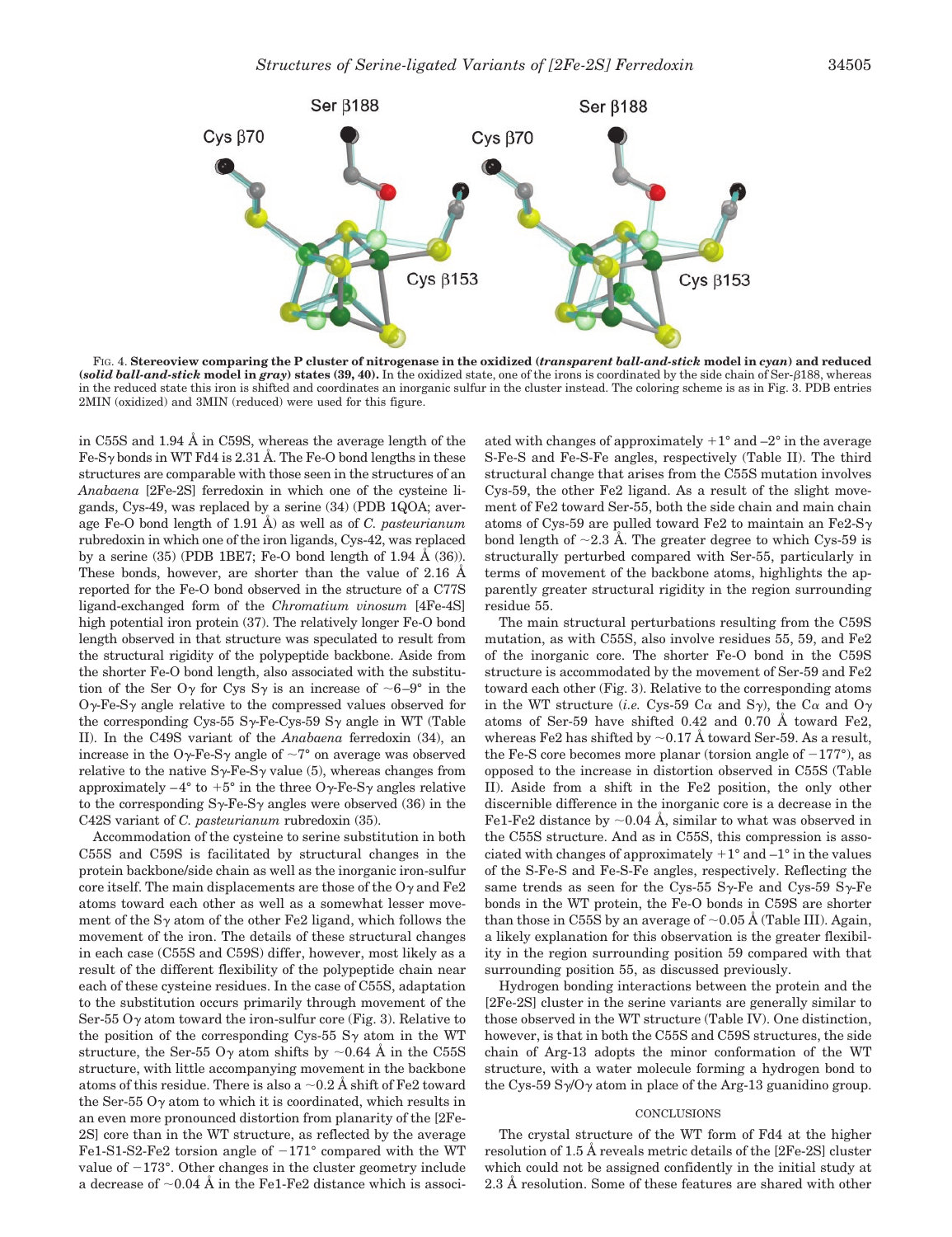structurally characterized [2Fe-2S] proteins (5, 33, 38), even though the polypeptide folds are distinct. For instance, in the available high resolution structures, the  $Fe<sub>2</sub>S<sub>2</sub>$  inorganic cores of most protein-bound clusters are distorted from planarity by  $\sim$ 5–10 $^{\circ}$ . The active site moiety containing the reducible iron  $(55S\gamma$ -Fe2–59S $\gamma$  in the case of *A. aeolicus* Fd4) is more solvent exposed and is involved in a larger number of hydrogen bonds than the other moiety (9, 14, 34). Furthermore, as noted in the *Anabaena* [2Fe-2S] ferredoxin (5), the Fe-S bond lengths involving the more solvent-exposed Fe tend to be slightly longer than those to the buried site (Table III). The [2Fe-2S] active site of *A. aeolicus* Fd4 is also notable for features that have not been observed previously in any [2Fe-2S] protein: the long Cys-55 S $\gamma$ -Fe2 bond, the compressed Cys-55 S $\gamma$ -Fe2-S $\gamma$ -Cys-59 angle, and the Cys-55 C $\alpha$ -H-Cys-9 S $\gamma$  hydrogen bond. These unique features are at least in part consequences of the rigid protein environment around residue 55 and are most probably relevant to the spectroscopic idiosyncrasies of thioredoxin-like [2Fe-2S] Fds, particularly in the ways in which they differ from the plant type [2Fe-2S] Fds (1, 9).

The structures of the C55S and C59S variants have been obtained at even higher resolution (1.25 and 1.05 Å, respectively), and the resolution of the C59S variant is the highest to date for any [2Fe-2S] protein. These structures confirm in each case the presence of a Ser  $O_{\gamma}$ -Fe2 bond that had been inferred previously from spectroscopic data (9, 13). More importantly, they reveal in considerable detail the conformational changes, in both the inorganic core and the polypeptide chain, that take place to accommodate the shortening of the  $Fe-Sy$  bond upon replacement of sulfur by oxygen. The main structural perturbations observed in each case involve positional shifts of both Fe2 ligands, as well as adjustments to the nonplanarity of the Fe-S core. Interestingly, the structural rearrangements in the C55S and C59S variants differ in ways that are in keeping with the greater rigidity of the polypeptide chain around Cys-55.

The types of structural accommodations associated with changes observed for cluster ligands in Fd4 are also evident in more complex systems, such as nitrogenase. The P cluster of nitrogenase is a [8Fe-7S] metallocenter that exhibits structurally distinct oxidation states (39, 40). In the dithionite-reduced form assigned to the  $P<sup>N</sup>$  oxidation state, the P cluster may be considered as two [4Fe-4S] clusters that share a common, hexacoordinate, sulfur. This assembly is coordinated to the nitrogenase MoFe-protein through six cysteine ligands, four of which coordinate a single iron, whereas the remaining two cysteines bridge two irons. In an oxidized form identified as the  $P<sup>OX</sup> state, two of the irons move away from the central hexac$ ordinate sulfur, and these interactions are replaced with protein ligands, an amide nitrogen of one of the cluster cysteines and the side chain hydroxyl of Ser- $\beta$ 188. The structural rearrangements associated with the switch between these two forms of the P-cluster are primarily restricted to an increase in planarity of several  $Fe<sub>2</sub>S<sub>2</sub>$  faces (Fig. 4) as the relevant Fe change positions; these correspond to an increase in the magnitude of the Fe–S-S-Fe torsion angles from  $\sim$ 145° in P<sup>N</sup> (near that of [4Fe-4S] clusters) to  $\sim$  175° in P<sup>OX</sup> (near that of [2Fe-2S] clusters). Because these transitions are associated with little change in positions of the coordinating residues, the  $P<sup>N</sup>$  to  $P<sup>OX</sup>$ conversion more closely resembles the consequences for the [2Fe-2S] cluster geometry of serine ligation at residue Cys-55.

The high resolution structures of the C55S and C59S variants of *A. aeolicus* Fd4 may help illuminate a puzzling property of the counterpart C56S and C60S variants of the homologous protein from *C. pasteurianum*. In the one-electron reduced  $[2Fe-2S]^+$  level, these mutated proteins, but not the WT, assume a delocalized mixed valence state resulting in a ground spin state  $S = 9/2$ , whereas in all other known cases,  $[2Fe-2S]^+$ clusters display localized mixed valence states with an  $S = 1/2$ ground spin state (14, 15). Although the structures reported here are those of the  $[2Fe-2S]^{2+}$  redox level, they may nevertheless be used, with due caution, in the present discussion. Indeed, high resolution structures of both redox levels of a plant type Fd have shown that no major structural reorganization of the [2Fe-2S] cluster occurs upon reduction (5). The structural features favoring the appearance of the delocalized mixed valence pair may therefore be present, at least incipiently, in the  $[2Fe-2S]^{2+}$  structures reported here. The distortion of the  $Fe<sub>2</sub>S<sub>2</sub>$  inorganic core from planarity is unlikely to play a role because it is larger in C55S, and smaller in C59S, compared with WT (Table II). In contrast, the shortening of the Fe-Fe distance, albeit small (about 0.04 Å), is a unique feature of these serine-ligated [2Fe-2S] clusters. It should be noted that this shortening of the Fe-Fe distance is not a universal consequence of the substitution of Ser for Cys, however, as indicated by the slight increase in this distance in the Ser-49 variant of the *Anabaena* ferredoxin (34) and the absence of any significant change in the series of model compounds prepared by Coucouvanis and co-workers (41). It is feasible that this slight decrease in the Fe-Fe distance may favor the occurrence of the delocalized mixed valence state, especially because it is consistent with the prediction that transition from the localized to the delocalized valence state is determined by subtle structural modifications (15). Another potentially relevant feature occurs in both the WT and serine-ligated structures, namely, the unique distortion of the Cys-55 S $\gamma$ -Fe2-S $\gamma$ -Cys-59 moiety. Although this strain is likely to enhance the differences in coordination environment between the Fe1 and Fe2 sites in the WT protein, the  $S\gamma/O\gamma$  substitution may perhaps rebalance the electronic properties of Fe1 and Fe2 and thus favor the setup of double exchange and valence delocalization. These questions clearly beg for structural data on the reduced levels of both the WT and serine-ligated forms of *A. aeolicus* Fd4.

Sequence similarities indicate that several large redox enzymes, in particular hydrogenases and complex I of respiratory chains (1), contain subunits or domains that are predicted to assume structures similar to that of *A. aeolicus* Fd4. These subunits or domains presumably function as electron transfer agents and differ in at least two ways from *A. aeolicus* Fd4: (i) a single Fd-like module appears to be present, unlike the dimeric structure of Fd4, and (ii) the protruding loop in the vicinity of the [2Fe-2S] cluster is absent. The latter observation suggests that this loop in *A. aeolicus* Fd4 (and homologs in other bacteria, *e.g. C. pasteurianum* and *A. vinelandii*) may serve a possibly more sophisticated function than just electron transfer. In that respect, it should be emphasized that very rigid (near Cys-55) and more flexible (near Cys-59 or Cys-22) regions of the polypeptide chain, as well as a structurally constrained [2Fe-2S] metal site, are combined at the base of the protruding loop. This enhances the likelihood of tight interactions between the conformation of the polypeptide chain and the electronic structure (*e.g.* redox level) of the metal site. The role of these structural idiosyncrasies in the yet mysterious function of the thioredoxin-like [2Fe-2S] Fds will be the aim of future research.

*Acknowledgments—*Portions of this research were carried out at the Stanford Synchrotron Radiation Laboratory, a national user facility operated by Stanford University on behalf of the United States Department of Energy, Office of Basic Energy Sciences. The Stanford Synchrotron Radiation Laboratory Structural Molecular Biology Program is supported by the Department of Energy and the National Institutes of Health.